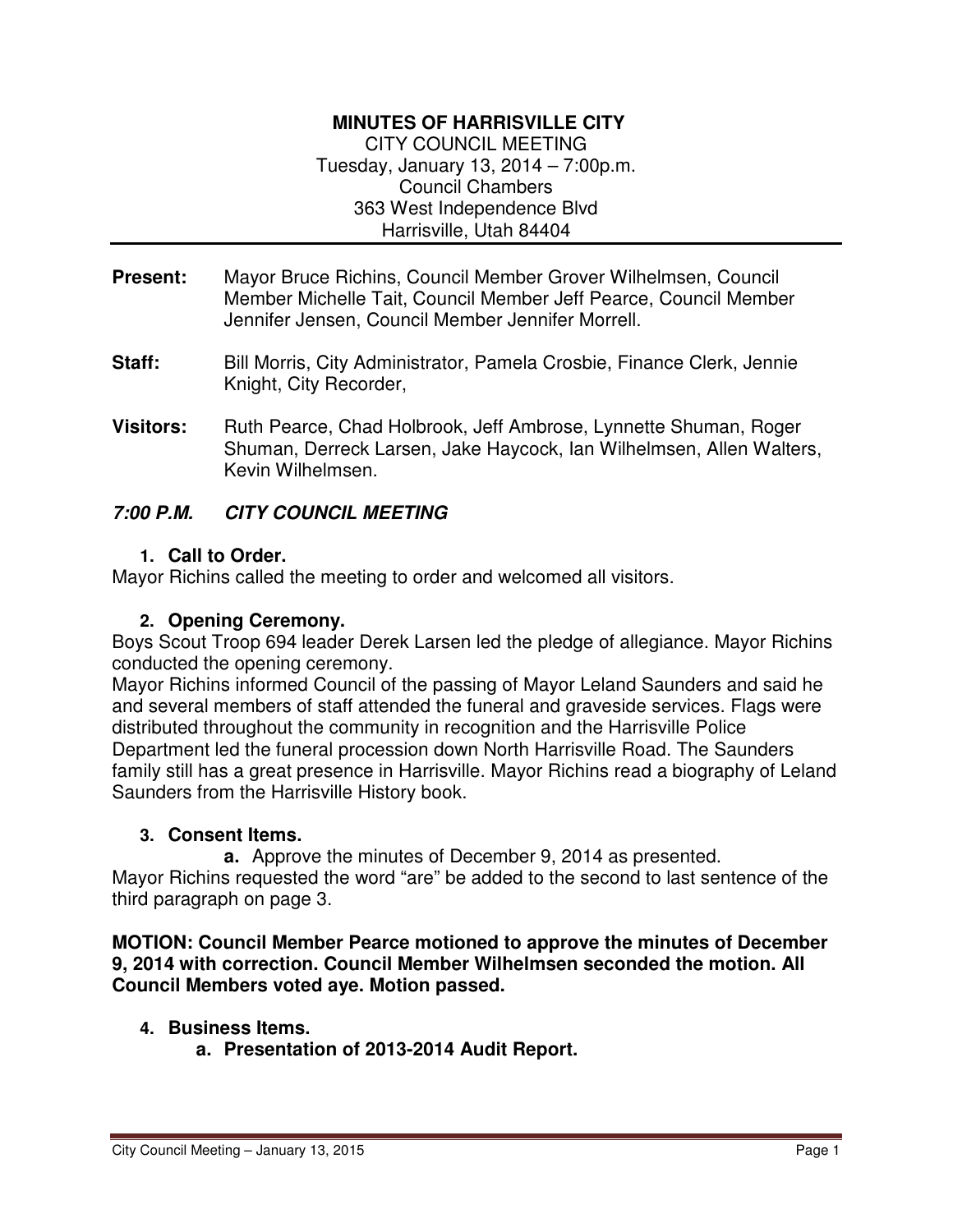Jeff Ambrose presented the 2013-14 audit financial report. He recognized and thanked staff for their assistance while conducting the audit. He reviewed a few highlights included in the report.

Harrisville received the highest level for an independent audit. There were no significant findings. The report includes management analysis for financial reports including year to year comparisons. Lynn Fortie also included graphs to help show the comparisons. Net assets and liabilities were reviewed. Harrisville City has no long term debt, and there are no monies being spent to cover interest payments on any debt. Utility funds were reviewed with a net worth increase.

The income statement and operating statements were reviewed showing the cost of providing services including a list of net expenses. These statements explain where the cost breakdowns exist for the constituents. Net increase to the net position was explained.

Mr. Ambrose gave an overview of the governmental funds sheet. There was an increase to the general fund. Harrisville City remains in compliance with no debt to report. Governmental funds were overviewed as well as the general fund. The reconciliation sheet containing the statement of revenues, expenditures and changes in the fund balances over the course of the year were reviewed. Proprietary funds were presented showing each fund has an increase in cash. All of these are healthy with no debt to report. The enterprise funds have a fair amount of cash because they are capital intensive. These funds are available if there is an issue.

Operating charges were reviewed including the statement of cash flow for the enterprise funds. Each fund has an increase in the cash reserves making them healthy. Fixed assets and capital assets are continuing to grow. The detailed schedule of revenues to expenditures where the proposed budget is compared to the actual costs was reviewed. Most variances are positive or favorable; showing no departments going over budget, meaning they operated under the budget that was set at the beginning of the year. No non-compliance was detected during the audit. No material findings in those areas were found and there is no need to change the scope of procedures.

Mr. Ambrose gave three suggestions that might enhance the internal controls. Cash receipting and court reporting should be separated. Deposits need to be made within three days of the receipt date. He said there are two or three accounts that don't change from year to year. He suggested taking a look at these accounts to make sure the appropriate spending is taking place within those accounts.

He opened up the discussion for questions.

Mayor Richins indicated these suggestions were addressed at staff meeting. Mr. Ambrose welcomed any additional questions in the future to please contact him directly. Council Member Pearce thanked the finance staff for their efforts helping conduct the audit.

# **b. Recognition for Roger Shuman for service on Planning Commission**

Mayor Richins recognized Roger Shuman for his efforts over the past 15 years on the Planning Commission. Very few individuals are willing to serve this long. Roger Shuman mentioned one of the first planning commission meetings he attended was a discussion on bringing in Walmart. He has been a great asset and mentor to the Planning Commission. Roger Shuman gave special recognition to Shanna Edwards, Planning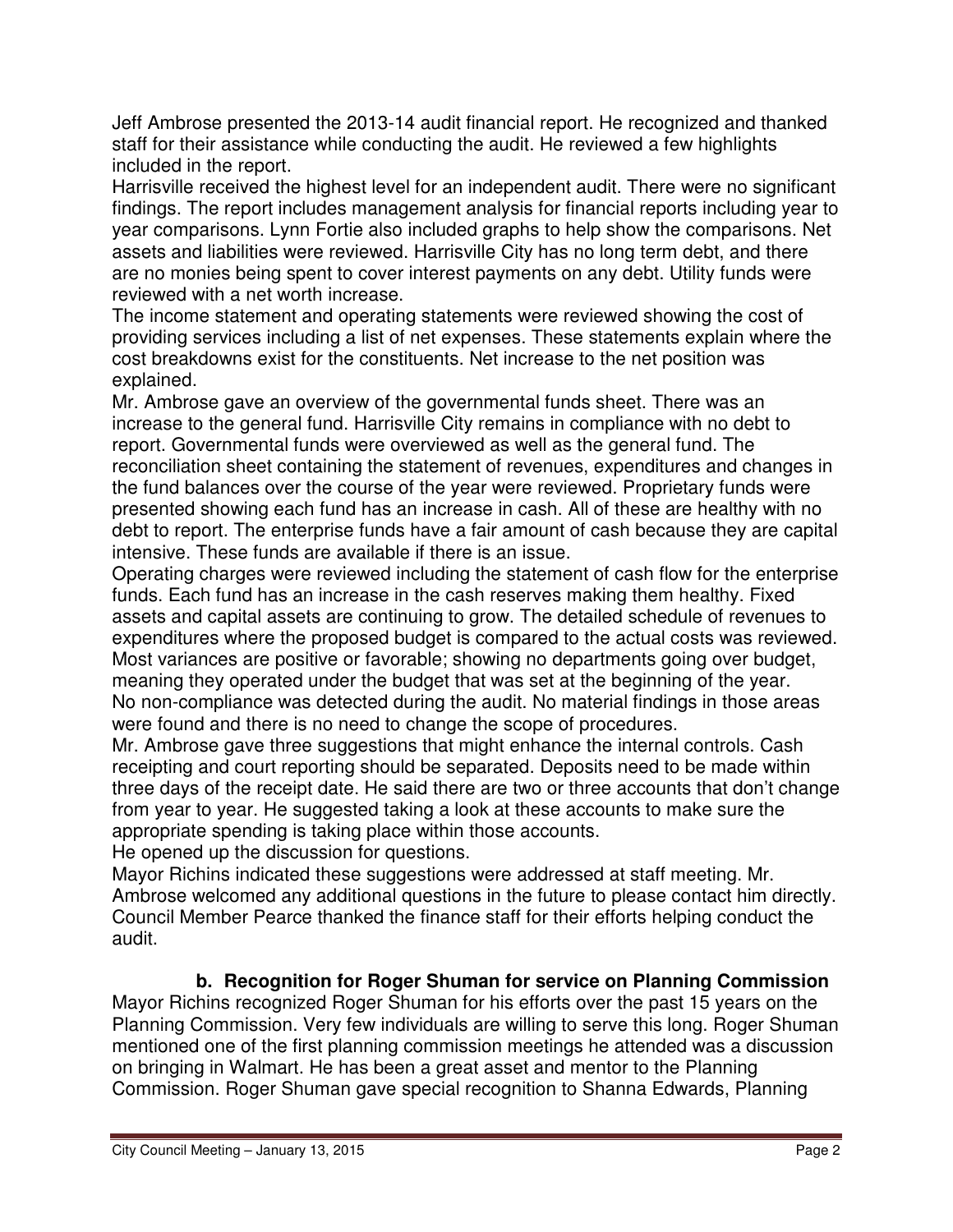Commission secretary. She has been here since the city was incorporated. Mayor Richins presented Roger Shuman with a certificate and autographed copy of the Harrisville History book.

Council Member Pearce thanked Roger Shuman and his wife for their service. He said Roger did a great job and hopes he's not through with city service. Roger Shuman said he has worked with a lot of people on the staff. Bill Morris thanked him for his service as well.

## **c. Discussion/possible action on advice and consent to Mayor's Appointment to Planning Commission.**

Mayor Richins informed Council he received an application from resident Chad Holbrook and is recommending his appointment to the Planning Commission. Chad Holbrook introduced himself to Council. He said this opportunity to serve on Planning Commission is a natural extension of how he feels in this community. He and his family bought a house that needed to be remodeled. They have lived in the city for the past 19 years. He enjoys serving in the community and hopes to help with his insights to make sure Harrisville is a good place to live not only now but in the future. He lives up on 600 West in the North area of the city.

Council Member Pearce asked about his work history. Mr. Holbrook explained he manages two programs in the continuing education department through Weber State.

**MOTION: Council Member Jensen motioned to ratify the mayor's appointment of Chad Holbrook to the Planning Commission. Council Member Tait seconded the motion. All Council Members voted aye. Motion passed.** 

## **d. Discussion/possible action to approve Harrisville City Resolution 2015-1; a resolution for Harrisville City, Utah, amending the Harrisville City Personnel policies and procedures manual relating to vacation leave; and providing and effective date.**

Bill Morris said there are a number of employees that are over on their vacation leave. This is a proposal to increase the total to 160 hours and limit employees from accruing additional hours until they use leave. This will actually raise the carryover of 120 hours to 160 hours. Council Member Jensen expressed concern that loyal employees that come to work are forced to take time off when they don't want to. She feels this punishes the good employees for not wanting to take vacation. She gave a brief overview of Ogden City's policy. She doesn't feel 160 hours is enough. Bill Morris said he would like to take a look at Ogden's policy but indicated passing this resolution would allow an extension so employees do not lose their leave. He said he could look into having a sell back option; but recognized there would be costs associated because this would be a direct cost payout. Council Member Tait asked if staff was in jeopardy of losing hours if this didn't pass tonight. Bill Morris said there are several employees with too many hours for the 120 hour limitation.

Council Member Morrell said there is a benefit to encouraging employees to take leave. If the work is so intense they can't take time off there is an opportunity to reevaluate the work load on those employees. She also suggested a consideration for paid time off in lieu of vacation. She said this lessens the ability to abuse sick leave vs. vacation. She agreed taking a look at additional models may be worthwhile.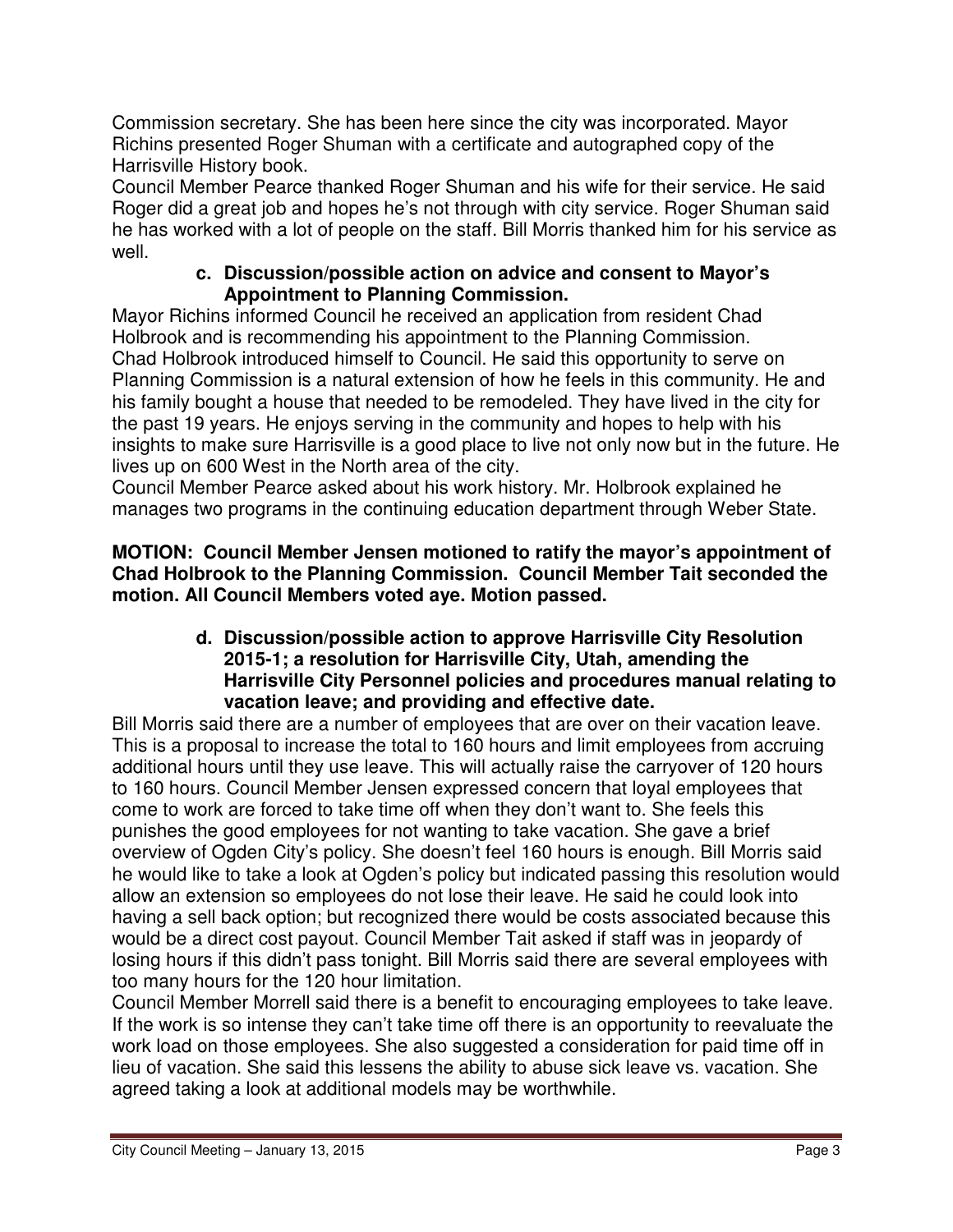**MOTION: Council Member Morrell motioned to approve Harrisville City Resolution 2015-1; a resolution for Harrisville City, Utah, amending the Harrisville City Personnel policies and procedures manual relating to vacation leave; and providing and effective date. Council Member Wilhelmsen seconded the motion. A Roll Call vote was taken.** 

| <b>Council Member Wilhelmsen</b> | Yes        |
|----------------------------------|------------|
| <b>Council Member Tait</b>       | <b>Yes</b> |
| <b>Council Member Pearce</b>     | <b>Yes</b> |
| <b>Council Member Jensen</b>     | Yes        |
| <b>Council Member Morrell</b>    | <b>Yes</b> |

**Motion passed 5-0.** 

## **5. Public Comments – (3 minute maximum)**

Alan Walters, 2198 N 650 W., asked if there are any Eagle Scout projects available anywhere within the city. Some cities have a list of suggested projects scouts can use as eagle projects. Mayor Richins said the city public works director usually has ideas for projects. Council Member Pearce offered for them to make backboards for cert. He will give the appropriate information to the Scout Master.

## **e. Annual Training – Open and Public Meetings Act**

Bill Morris began the annual training with the rules for open and public meetings and highlighted the requirements to hold a closed meeting.

Council Member Morrell asked about email communication requirements. Bill Morris instructed Council to not discuss city business items through email. He said discussions regarding the annual city celebration and other like items are okay to discuss but to avoid any discussion regarding items that are on the agenda. Jennie Knight informed Council their personal email accounts become public record if they choose to conduct city business through these accounts. Bill Morris said general work session item discussions are fine but again discouraged Council from discussing items that require approval as agenda items.

## **f. Annual Training – Non-discrimination and Sexual Harassment Training.**

Bill Morris provided training through a presentation for non-discrimination and sexual harassment.

Council Member Tait asked if this training is specific to Harrisville or an overall training for all government agencies. Bill Morris said this training is custom tailored for our city to include our municipal ordinances. He said all the state and federal laws are met with this training module as well. Sometimes the state requirements are even more specific than the federal laws.

## **6. Mayor/Council Follow-Up:**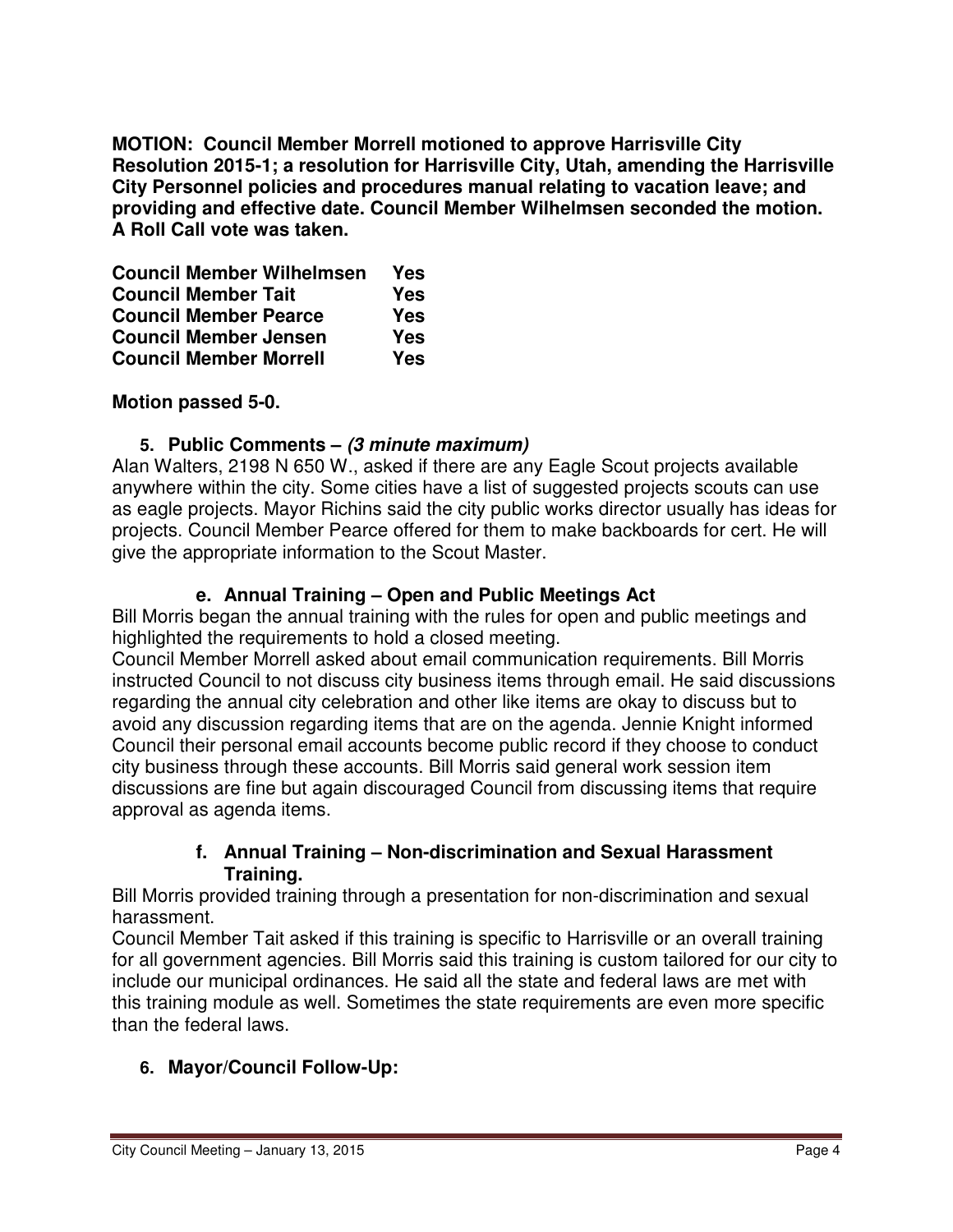Mayor Richins said the next council agenda includes a vote by mail presentation by Council Member Morrell and also a Heritage Days work session. Mayor and Council agreed to hold the work session at 6:30pm. Council Member Wilhelmsen requested the contact information for the Pine Wood Grand Prix.

Mayor Richins pointed out construction work is being conducted for the CDBG grant to bring the city offices into compliance. We have a good local contractor who is coordinating well with office staff to have a low impact on the public.

Bill Morris informed Council the RAMP grant for Majestic Pathway has been submitted to Weber County.

Mayor Richins invited Council to attend the Local Officials Day sponsored by the League of Cities and Towns in Salt Lake on January 28<sup>th</sup>.

Mayor and Council discussed the GreenWood Charter school groundbreaking ceremony on February  $14<sup>th</sup>$  at 10:00am. Mayor Richins will be in attendance. Council Member Wilhelmsen asked if a Student Resource Officer will be required at the new charter school. Bill Morris said yes, the school district subsidizes this requirement.

Council Member Jensen asked in light of the discussion in the media regarding on duty police officers to wear cameras whether this has been considered. Bill Morris said he is currently reviewing a policy to bring Harrisville into compliance. The police department has already purchased the cameras and equipment to maintain the records. The storage of the data is the most expensive item. Bill Morris indicated this should happen soon and may even be presented before Council if necessary. He explained the police have a nationwide policy book that is consistently followed throughout the states as well as the state code. This is new territory and the state currently does not have code on this element. He said the state will be required to have some policy for the UHP to follow but we will have our own policy shortly.

Council Member Morrell said there is currently a proposed bill to eliminate the business license fee on home occupations unless they fall into the category of childcare/preschool, mechanic, kennel, or hazardous occupation. Businesses who do not have visiting clientele or hire outside employees would not be charged a business license fee.

Council Member Jensen expressed her interest in instituting a Good Landlord policy in the city. She has heard of these in other communities and would like to see Harrisville implement something. She understands this policy would require individuals who rent their properties to take out a business license with the city. She is one of many who own a condo that she rents out within the city. She is concerned with the number of sex offenders who live within our community.

Bill Morris responded the city recently conducted the required business license fee study and is awaiting the results from the impact fee analysis. The Good Landlord policy is about 80% complete and will take about one year to implement. When landlords